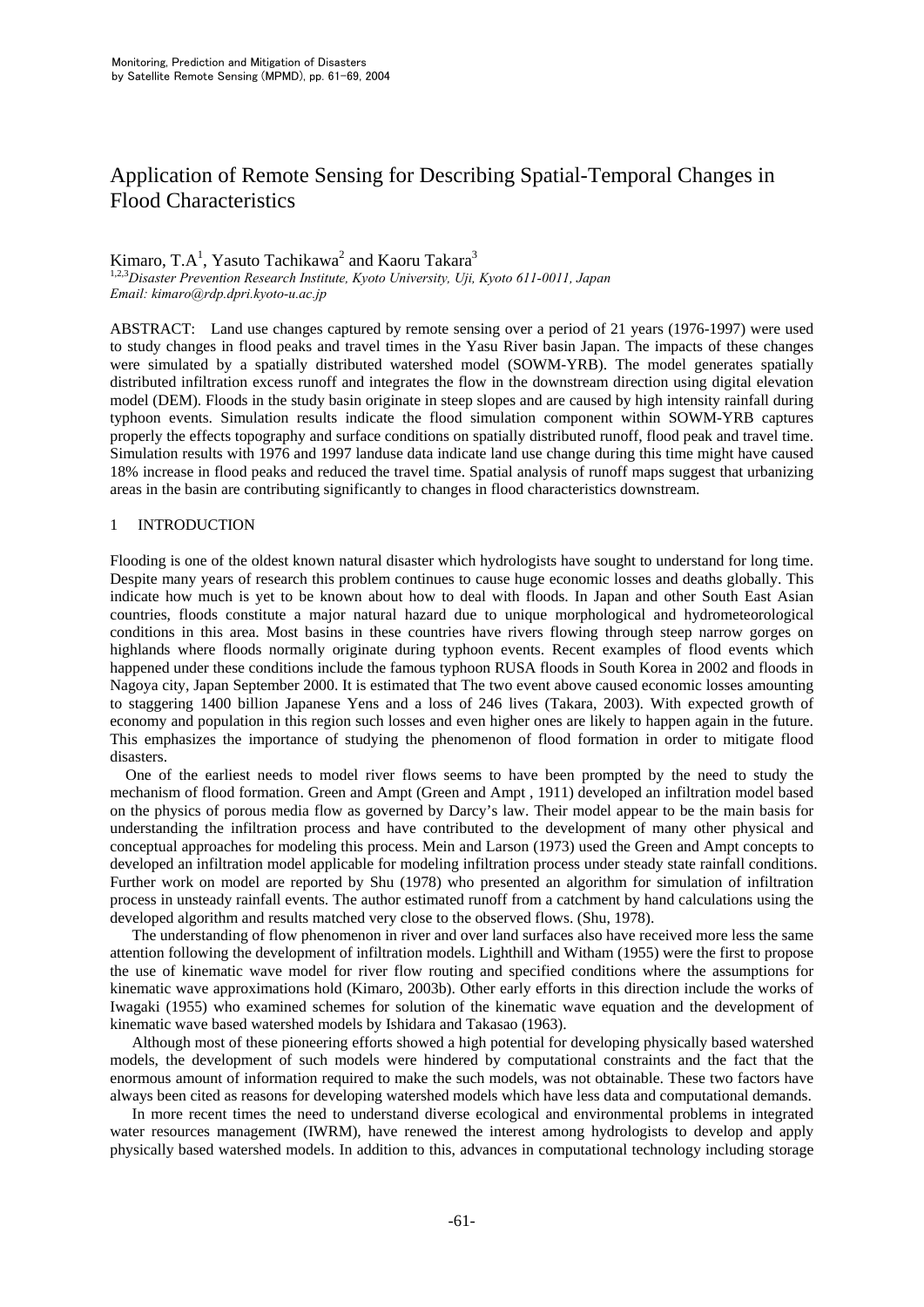and processing capacities, geo-spatial sciences and remote sensing support and encourage research and development in the field physically based hydrology. The computational constraints have largely been overcome and remote sensing seems to provide almost an inexhaustible source of information for hydrological applications. Considering the new technology available today one may ask how can it help to solve the traditional hydrological problems such as floods? Can we have more understanding of the hydrological problems using this techniques as compared to time when they were lacking?

This paper attempts to demonstrate how remotely sensed data can be used with a physically based watershed model to understand the formation of floods and their spatial-temporal changes with land use. The study uses a physically based watershed model referred to as SOWM-YRB (Spatial Object Watershed Model of Yasu River Basin). The model is being developed and tested in the Yasu River Basin for assessing the hydrological impacts of catchment environmental changes (Kimaro, 2003b). The structure of the model is flexible and is developed in object oriented environment which can allow different physical models to be linked to simulate most hydrological variables of interest including flow of pollutants. In this paper the structure of the flood simulation component will be introduced with the aim of showing the applicability of remotely sensed land use data to simulate floods. The paper also present a case study of the effects of land use changes on flood flows in the Yasu River basin, Japan caused by land use changes between 1976 and 1997.

## 2 OVERVIEW

## *2.1 The Need for Physically Watershed Models (PWM)*

Physically based distributed hydrological models aim to represent physical process in a watershed with the effect of physical futures such as vegetation and soil types. The models have different levels of complexity and may require inputs such as rainfall, wind speed temperature etc. Water and energy movement is simulated by applying the laws of mass and momentum conservation. In nature changes in land cover cause changes in the hydrological cycle and in most of the mass energy fluxes which sustain the biosphere and geosphere. The developments in Agriculture, forest management and urbanization affect the physical characteristics of the upper soil layer as well as vegetation which changes the rates of energy moisture fluxes at the soil surface. This in turn affects the amount of runoff, soil moisture and ground water recharge. To describe these effects and their spatial variability, integration of moisture and energy over a watershed required. This seems to be the major reason for efforts made to develop physically based watershed models. In addition to this physical watershed model are being developed to overcome the recognized limitations of their conceptual counter parts. The important feature of a physical watershed model is spatial variation of parameters and inputs which is necessary to capture the variability of the catchment response to hydrometeorological inputs. Investigation of effects of landuse changes which requires spatially integrated catchment response can only be performed using physically based distributed watershed model. Another important factor which seems to have increased a demand for physically based watershed models is the change in management philosophy which now required integrated approach and in managing resources. Integrated Water Resource Management (IWRM) requires physical watershed models of various complexity to investigate the effects of various management options in watershed including landuse planning. These tasks often require models which can give spatially distributed estimates and capture the effects of spatially distributed controls on water quality and quantity which may not be possible using most of the existing models. Advances in GIS, computational technology and Remote Sensing are also contributing to development of Physical watershed models (PMW's).

## *2.2 Efforts in Modeling the effects of landuse changes on floods*

Hydrological effects of landuse changes may be described properly if hydrological processes which are affected by land use changes can be understood and modeled. This does not seem to be an easy task and the effects of landuse changes on the movement of water and pollutants in a catchment are still largely unknown. The main problem seems to be how to represent the effects of landuse on different hydrological process vulnerable to landuse change and how to sum up their spatially variable effects over the catchment to determine how land use change affect the hydrology of the catchment.

Niehoff *et. al*, (2002) modified and used the WaSIM-ETH model to study the influence of alternate land use characteristics on floods in Lein catchment S.W Germany. The study utilized a land use modeling Kit (LUCK) to generate scenarios of land use in the future based on the current trends in land use. One of the important findings in their study is that land use change tends to have more impact on floods in catchments or flood events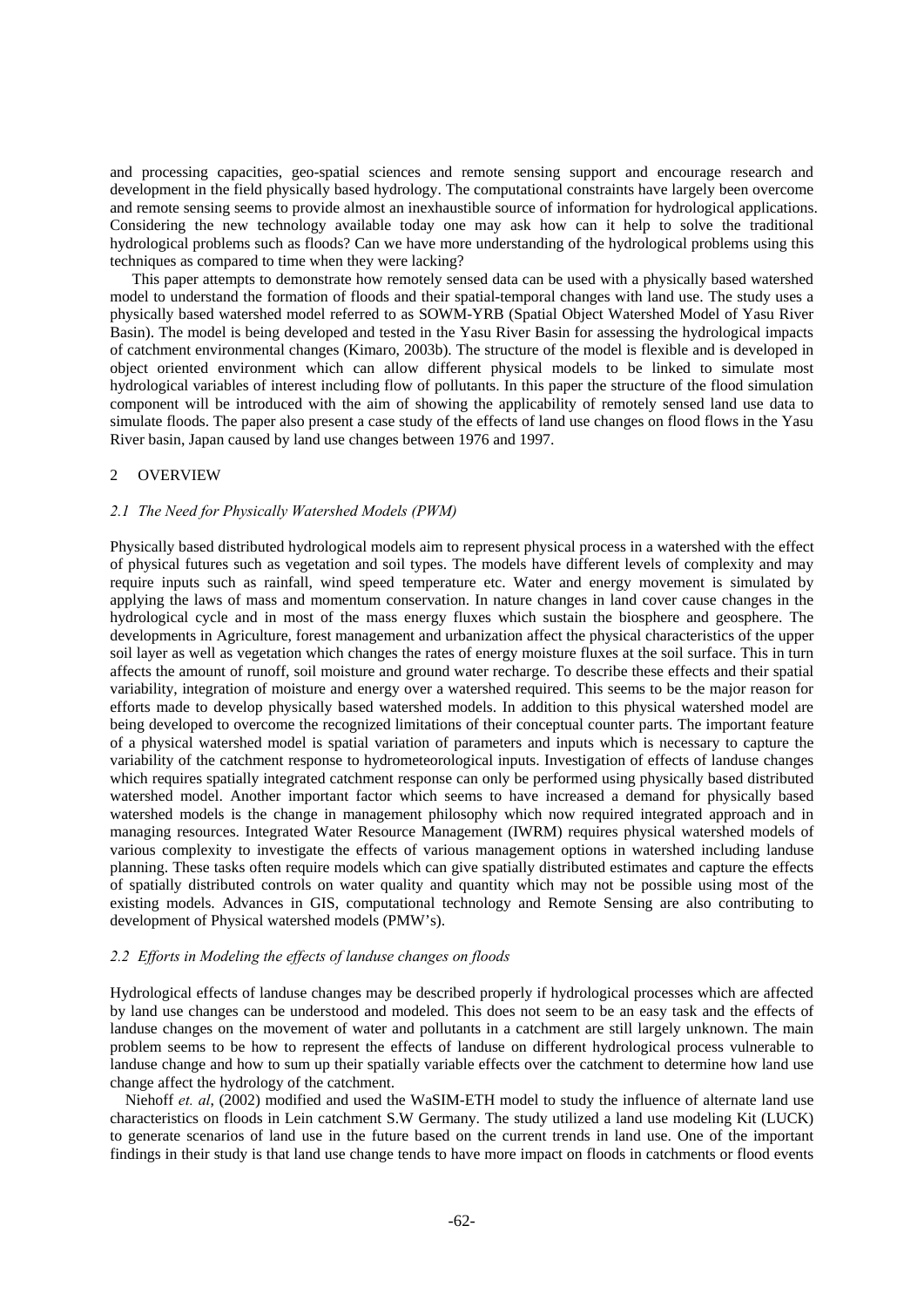where infiltration excess overland flow is the dominant flow generation mechanism. The flood simulation in their model included representation of micro-pore and macro-pore infiltration which together determine the total infiltration in modeling overland flow. The micro-pore component also included the effect of saltation on the infiltration rate which was modeled with land use dependent parameters (Niehoff *et. al*., 2002). Their model was able to detect changes in flood peaks for different scenarios of land use and demonstrated the applicability of physical concepts in watershed modeling.

Kim *et. al.* (2004) applied a fully distributed process based model hydrological model for investigating the impacts of land use changes on base flow in Anseong-Cheong watershed, South Korea. The model was grid based and calculated water balance of each grid with sub-models whose parameters depend on land use. Land use maps for different years were used to detect changes which occurred to river flow between 1989 and 1996. The inclusion of the effect of impervious land-cover in base flow formation enable the effect of the growth of the urban area in the catchment on the base flow to be detected. The model is also said to be accounting for changes in water holding capacity of the grid cells the fact which enabled it to detect decrease of average discharge at two stations in the study basin. The incorporation of the evapotranspiration component in the model which is affected by land use change through albedo enabled this model to simulate the impact of growth of the urban area and decrease in forest cover on river flow.

In another study Kim *et. al.,* (2002) used a WMS-HEC-1 model to investigate the effects of land use changes on runoff in Anseong-Chen watershed, South Korea. WMS-HEC-1 model simulates floods based on the curve number (CN) method of the Soil Conservation Service (SCS) of the department of Agriculture USA. The Curve numbers are related to runoff empirically (Rawls, 1993) In their study the landsat images were used to map land use changes between 1986 and 1999 at four year intervals. Seven land use classes were distinguishable in the classified data including forests, paddy fields, uplands/orchards, grasslands bare fields and water bodies. The CN based methods represent the effects of landuse by a numerical value related to flood generation potential of an area such as watershed. A comparatively high CN value after landuse change indicates increased runoff while a low value indicate decrease in runoff. In the study at Anseong-Cheong (Kim *et al*., 2002) changes in runoff were detected using this methods with CN numbers calculated from remotely sensed land use data at sub basin level.

One important limitation of CN based models in detecting the effects of land use changes is that the hydrological response is lumped at the sub catchment level and therefore some effects of land use changes may be lost through averaging. Another problem of applying this method is that CN information must be available which is generally possible in USA (Rawls, 1993) but difficulty else where. However if this information is available the method may present the most useful technique for simulating the impacts of land use changes. The CN method utilizes much information and is therefore expected to have much higher accuracy if soil and landuse information is sufficiently available. The basic parameters defining the CN are soil group (A-D), the antecedent moisture condition (AMC), and land use (Rawls, 1993). Detailed information such as land use treatment, textural soil classes and assumed initial conditions attempt to capture more spatial variability in catchment response which is highly desirable for modeling the hydrological impacts of land use change. This suggests that if a grid based watershed model which integrates runoff spatially is used, the method could possibly yield better results. Further examples of using the CN based watershed models are discussed by Schultz and Engman (2000).

It must be noted also that the CN method require highly detailed landuse information and this may need to be considered in selecting the resolution of land use data or when acquiring and processing remotely sensed data. For example within the urban area CN numbers may vary depending on treatment and soil types. However most studies do not have such detailed information including the case studies reviewed here. The use of this method therefore may involve a considerable subjectivity in allocation the curve numbers which can affect the expected results.

This brief discussion of watershed models used for investigating effects of land use change on floods suggest that care must be exercised in selecting the type of models to be used for studying the effects of landuse changes. It appears as suggested by (Niehoff *et. al*, 2002) that infiltration excess over land flow is one of the hydrological processes most vulnerable to land use change and where such process dominates the formation of flood then the effects of land use change can be studied by modeling this component with land use dependent parameters. It may be observe here that the effects of land use changes on the infiltration and surface storage seems to be well recognized and incorporated in different models and methods such as CN based models and the WaSiM-ETH model (Niehoff *et. al*, 2002). On the hand the effects of land use change on the water movement over the catchment do not seem to be well considered. From the modeling point of view it may be seen that the effects of land use on water movement over the basin may have considerable impact on the shapes of flood hydrographs and therefore need to be considered explicitly. The inclusion of this effect in simulated results depends on how the spatially produced run off is integrated downstream. This means that parameterization of this process with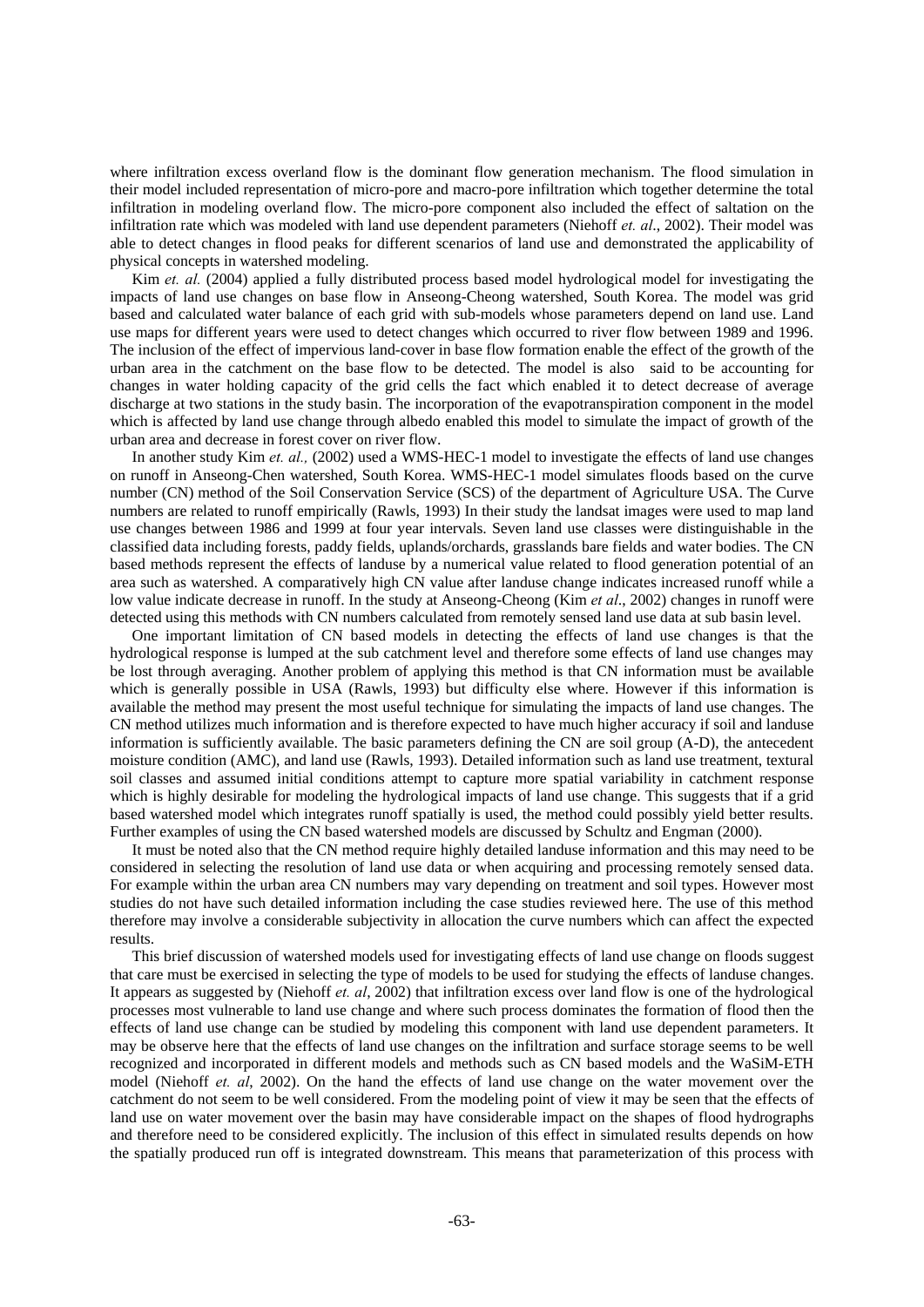land use dependent parameters is necessary if the effects of landuse changes on the movement of flood downstream is to be modeled.

#### 3 THE STRUCTURE OF SOWM-YRB FLOOD SIMULATION COMPONENT

The objective of developing this model is to make a modeling system which can simulate water and pollutant movement in a watershed considering the effects of management and natural factors. The Object Oriented approach is adopted such that the watershed model can incorporate process models as well as physical features controlling water movement such as dams, diversion, etc (Kimaro 2003b). The flood simulation component of the model is introduced briefly below.

## *3.1 Infiltration component*

The model consist of component at each grid to generate infiltration excess runoff depth which is provided as input to the routing scheme (Kimaro, 2003b). The infiltration component is based on the Green and Ampt infiltration model (Green and Ampt, 1911). Gross rainfall at ground surface is converted into time variable runoff depth depending on soil and surface conditions. The governing equations of this component as appear in Kimaro (2003b) are;

$$
t_p = \frac{1}{K_s} (F_p - S_f M \ln(1 + F_p / MS_f))
$$
\n(1)

$$
f = K_s + K_s S_f M / F_p \qquad \qquad \text{for} \qquad t > t_p \tag{2}
$$

$$
M = \theta_s - \theta_i \tag{3}
$$

$$
P_g \Delta t = \Delta F + \Delta S + RO \qquad \qquad 0 \le S \le D \tag{4}
$$

where *F* is the infiltration volume, *tp'* is time required to infiltrate volume  $Fp$ ,  $\theta_s$  is soil porosity,  $\theta_i$  is initial soil moisture,  $S_f$  is the effective suction head,  $K_s$  is saturated hydraulic conductivity and  $\hat{f}$  is the infiltration rate. Others are *D* surface storage capacity, *S* variable for water stored in *D*, runoff volume *RO* and *M* initial soil moisture deficit. Important parameters in this model as regards the current study are *Ks*, *M* and *D.* These parameters control the volume of generated runoff depth depending on the initial soil moisture, soil type and surface conditions. The parameter for surface storage *D* is related to landuse in such a way that it allows runoff to form quickly in well drained surfaces and delays runoff from rough and rugged surfaces. Lower values of *D* indicate well drained surfaces such as urban areas while higher values indicate poorly drained areas.

 This formulation is mainly expected to enable the model capture the effects of soil types land use on flood volumes. However It may be argued that the parameterization can also influence the flood peak and travel time downstream. Water retained on the surface continues to infiltrate into the ground after the rainfall event and a balance of this amount between storms contributes to the initial conditions in subsequent events. The infiltration component may be subject to further improvements such as inclusion of the effects of macro-pores and siltation Niehoff (2002) but the current formulation seems to be sufficiently detailed to reveal effects of land use changes on floods.

#### *3.2 Routing scheme*

The model uses the DEM data (Geographic Survey Institute (GSI), Japan) for delineating the watershed and to provide a flow direction map used for integrating runoff spatially. Topography of the watershed is represented by both flow direction and slopes as defined at arbitrary spatial resolution by aggregating the original 50m DEM grids into coarser resolutions.(Kimaro, 2003a). The integration of flow downstream is performed by kinematic wave routing over grids intended to capture the effect of land use on the movement of runoff downstream. It is considered that one of the main causes for changes in flood characteristics associated with landuse changes comes from the effect of landuse on the routing process.

Considering the routing process, it may be seen that the model uses only one parameter and it does not necessarily require calibration to obtain it. This seems to be an important advantage for analysis of the effects of land use changes which would not be possible or at least biased if calibration was necessary.

It may be seen here that the applicability of the model is mainly dependent on availability of spatial data of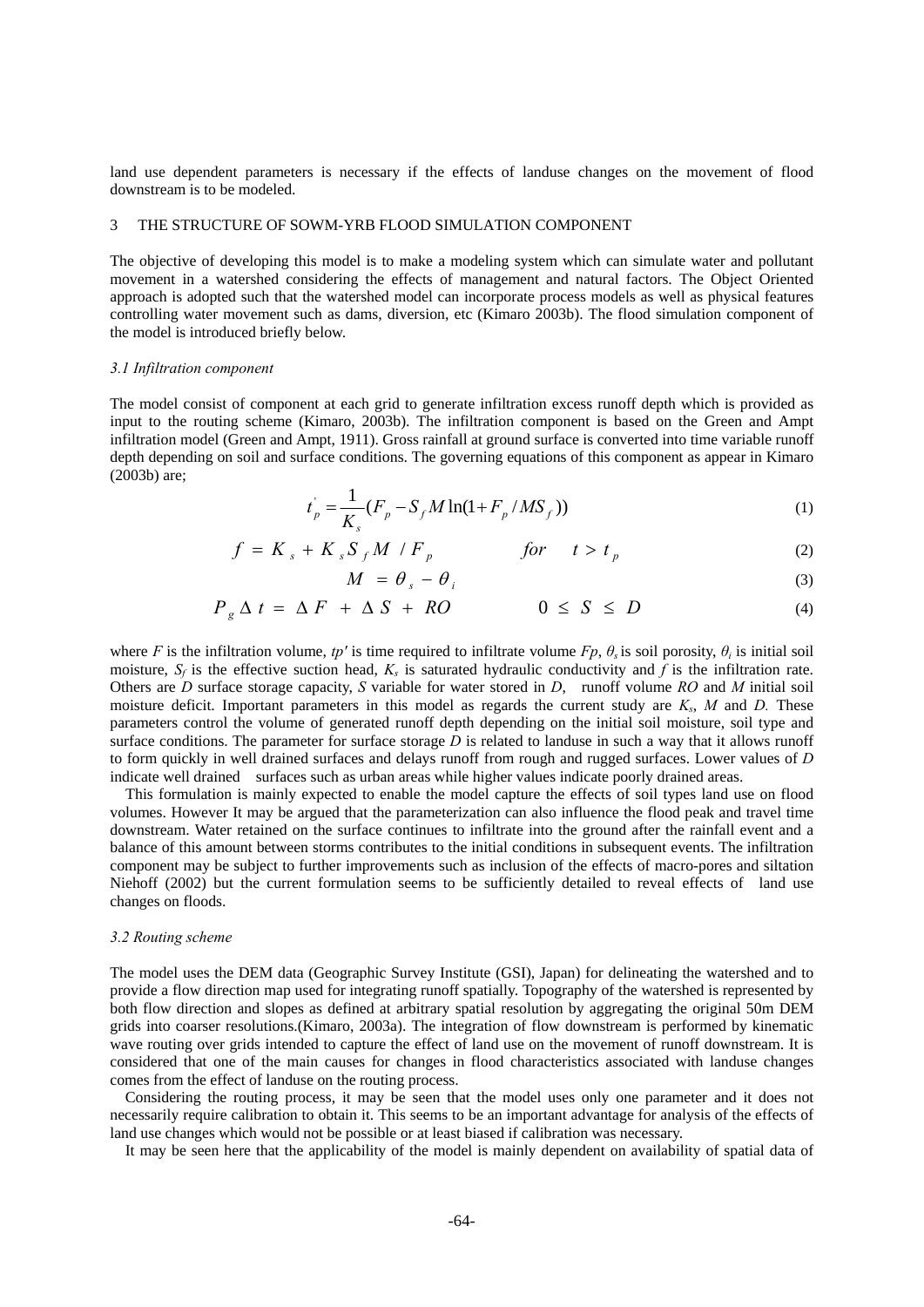land use, soil, DEM and distributed rainfall as input. The inclusion of process models utilizing these data sets is the primary research topic in this study which is expected to lead to development of improved process models and recommendations on the quality of collected spatial data for flood simulation purposes. It may be noted here that issues of uncertainty in hydrological predictions which have become exceedingly important in hydrological sciences recently, can be addressed using the proposed approach by investigating how improved process description and data collection can reduce the uncertainty of model prediction.

#### 4 APPLICATION OF THE MODEL

The proposed model was applied in the Yasu River basin, Japan to test it's applicability for investigating the effects of land use changes. Remotely sensed Landuse data (GSI, Japan) for 1976 and 1997 at 100m spatial resolution was used. The data has a legend which distinguish 14 different types of land use (Kimaro, *et. al.*, 2003a). The basin is predominantly forested in the upper part and has paddy fields in the lower flat lands. Notable changes in land use obtained by comparing the two land use maps indicate growth of the urban area, conversion of forest patches into golf courses and decrease of paddy fields.

 River channels run through steep narrow gorges in the north eastern highland area where the main river originates and precipitation is high during typhoon events. A digital elevation model of the basin at 50m resolution was used to derive the flow network which compares fairly close with the digitized channels.

Water level data at the target station for this analysis (Yasu) is available at hourly time intervals from 1975 to date. Regularly updated rating curves which consist of different curves for every season within the year are available for most of the years at the station. During floods independent measurements are of flow rates are also taken and they show that flows estimated by rating curves make a good estimate of flood flows. (Kimaro, 2003b). This relatively high quality flow data has advantage for investigation of the effects of landuse changes since the model is not calibrated using the measured flow and errors in the flow data may exaggerate the predictions.

Rainfall data obtained at four selected stations was used to generate the distributed input by ordinary Kriging. Other possible options available for generating distributed rainfall include Thiesen polygon and distance weighted method (Kimaro, 2003a). The effect of the spatial model of rainfall on simulations is subject to further analysis but ordinary Kriging was selected since it has been recommended in comparative studies including (Guilermo and Salas 1985). The soil map of the basin is not yet compiled and soil parameters in the model were assumed and kept spatially constant. Land use data was used to specify spatially distributed roughness coefficients and the surface storage effects were neglected in the current application.

## 5 RESULTS AND DISCUSSION

The results of modeling exercise are presented using runoff maps and hydrographs. The model is configured to output hydrograph and runoff map for any location in the basin for visual analysis. All spatially distributed inputs and results are in raster format importable to common GIS software for presentation.

#### *5.1 Changes in flood peaks and travel time*

Fig. 1 shows the hydrograph at Yasu gauging station during flood event on  $30<sup>th</sup>$  September 1994. The hydrograph produced with 1997 landuse data is assumed to be more closely related to the expected hydrograph by assuming that land use conditions in 1994 are similar to 1997. The trial and error tuning of the initial soil moisture (parameter M eq.3) was necessary to match the observed and estimated peak flows. The infiltration parameters for this event are  $K_s = 0.0034$  and M=0.242. Similar parameters and conditions were used in simulating the same event with 1976 land use data. The simulated hydrograph in this case deviates significantly from the estimated hydrograph produced with 1997 land use data. The timing of the flood peak at Yasu is delayed and the magnitude of the peak flow is reduced. The results shows that the model is able to capture the effects of land use change on these parameters as emphasized in the model structure. The qualitative effects of land use changes seem to be sufficiently described and a hypothesis that landuse change in the study basin do not have effects on flood peaks and travel time may be rejected.

 The results also indicate the importance of proposed structure of flood simulation component as described in section 3.2 It may be noted that different methods for routing spatially generated flow to downstream location are available and they way they include the effects of land surface on the routing process may differ. The results of this study seem to suggest that if the effects of landuse is properly included in routing model, estimates of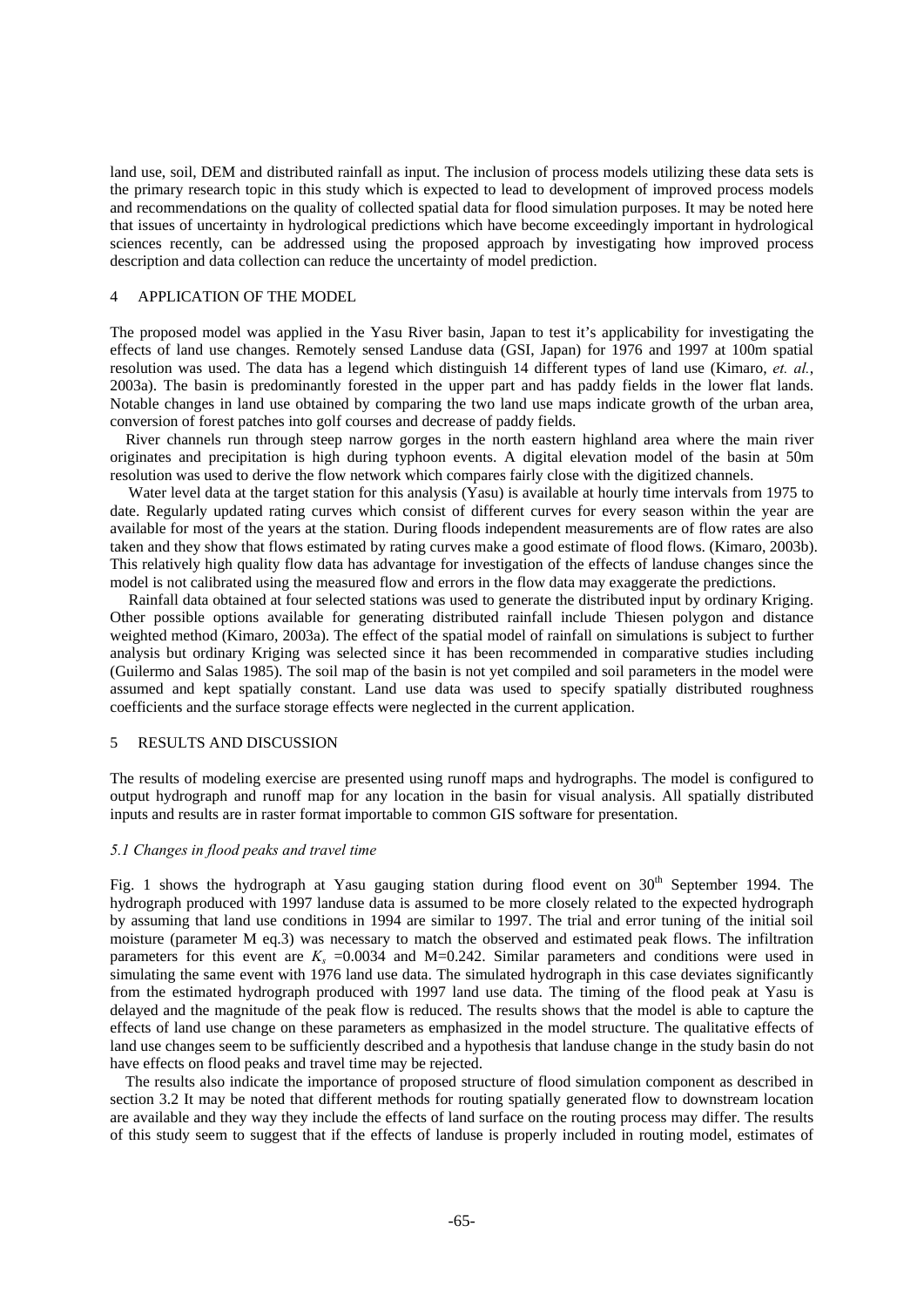flood peaks and travel time and their changes with land use can be made. This may also help to improve flood forecasting using physical watershed models.

 In addition to these observations it may also be seen that components of hydrograph or spatial data which were neglected in this simulation are important for simulation of the volume of floods. This is highlighted by the fact that even though the raising limb and flood peak are fairly close to observed graph, the falling limb is obviously far from the observed hydrograph. The reason for this may be due to that the fact that the model only routes the infiltration excess runoff which at grid level stops immediately after the storm. The need for including other hydrograph components to increase the accuracy of estimated flood volumes is recognized. Together with the recommendation for further modeling efforts, data collection to describe the spatial variability of soil properties and if possible initial soil moisture is suggested.



**Figure 1.** Effects of landuse on estimated floods at Yasu River Gauging station during typhoon event in 1994.

## *5.2 Spatial Integration of flood runoff using DEM*

The proposed structure of flood simulation component in SOWM-YRB integrates the flow downstream using the digital elevation model and a kinematic wave analogue. This provides runoff maps as shown in Fig. 2 which may be useful in studying the flood generation process in detail. The runoff maps presented are for the same flood event discussed in 5.1 above and in this case land use data for 1997 is used. The effect of topography and rainfall distribution is clearly seen by tracing the development of the flood with time. The flood developed on the northern part of the catchment (Kashiki sub catchment) and moved faster to the downstream because of higher elevation in this area. The profiles of Kashiki and Ukawa rivers shown in Fig. 3 explains this clearly. Fig 2 shows clearly how the model captures the effects of topography and surface conditions in generating a flood. This may enable the timing and magnitude of the developing flood at any location in a catchment to be estimated. Although estimates at the outlet compares well with observation further studies to check the accuracy of the spatially estimated runoff e.g by periodic observation of runoff during floods at more points upstream is considered helpful in understanding the response of the watershed to typhoon events. Obviously this data will help a great deal in improving the model by showing which processes need to be captured at different locations to improve the runoff estimation at watershed outlet. The greatest advantage of this model in addition to providing runoff estimates is that it helps to identify the data needed for water resources management by suggesting which data is necessary and which places to sample.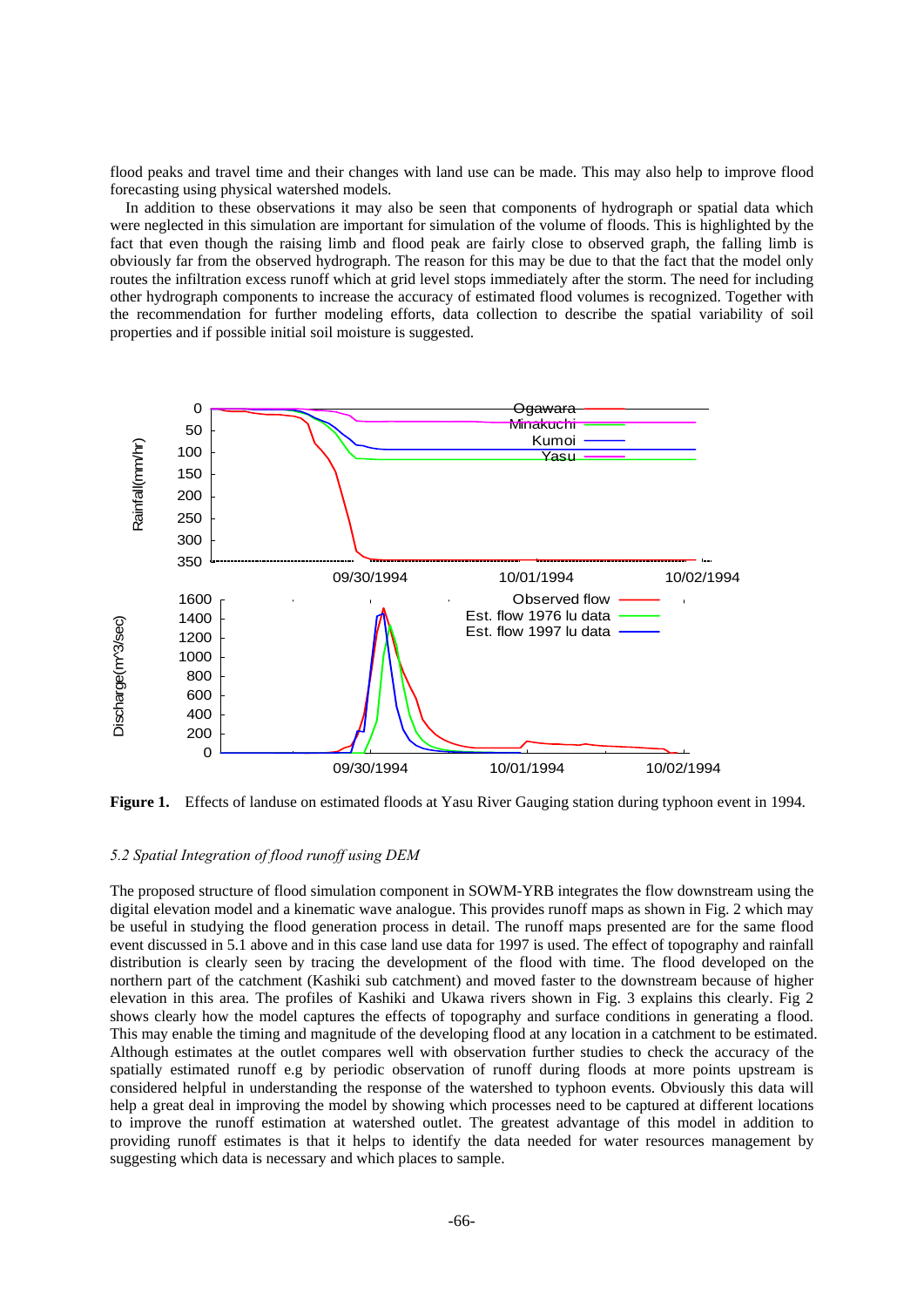

**Figure 2.** The generation of flood runoff during a typhoon event in Yasu River basin in 1994



*5.3 Detecting the effects of localized land use changes* 

Detecting the effects of local land use changes on floods is desirable for landuse planning to reduce the volume and flood peaks. If such effects can be detected then effects of proposed developments in the basin can be evaluated and proper decisions be made. We propose to investigate the effects of localized land use changes by comparing the runoff maps produced with different land use data. Considering the structure of the current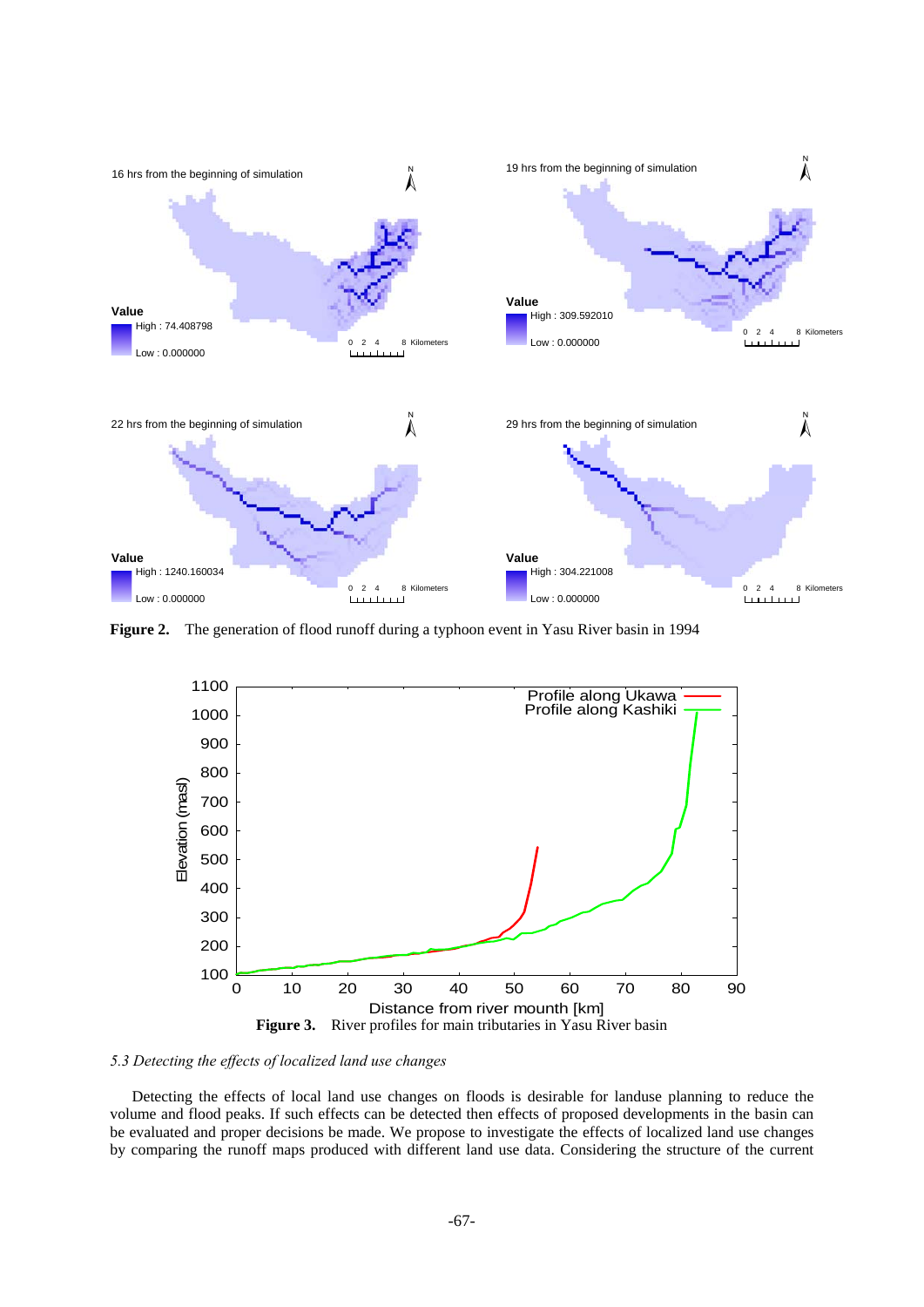flood simulation component, the runoff maps will look very different if soil data and storage capacities are used in simulation. The choice of which flood characteristic to map to show the effects of localized landuse changes on flood runoff downstream is also subjected to further investigations. In the present work a differential map of total runoff at the end of the storm is used to detect effects of localized landuse changes. Fig. 4 shows the distribution of land use changes in the study basin. The scattered dots shows the landuse pixels(100m) whose landuse type changed between 1976 and 1997. Fig. 5 shows the difference in total runoff generated on each grid using 1976 and 1997 land use map at a selected instant from the beginning of the storm. It may be seen that the pattern of land use change and the runoff changes is similar which indicate that effects of land use on spatial pattern of runoff generation might have been well captured

The interpretation of the land use data for this case indicate that more runoff is generated because of urbanization in the area comprising of the Ukawa sub basin.. The analysis highlights the significance of the types of land use changes which happened in this area on flood generation behavior of the catchment. Further studies on this may pave way for developing techniques for investigating the effects of localized land use changes on flood runoff downstream. It appears that with more close estimation of other surface properties such as storage and soil parameters more close estimates of quantitative effects of land use change in the basin can be made.



**Figure 4.** Spatial pattern of land landuse changes in Yasu River basin between 1976 and 1997



**Figure 5.** Spatial pattern of changes in flood runoff generation between 1976 and 1997.

## 6. CONCLUSIONS

This paper has discussed the effects of land use changes on flood peaks and travel times using a proposed structure of the flood simulation component in SOWM-YRB. The effects of land use changes on these two indicators of flood severity seem to be well captured using the current formulation of model. It is therefore recommended to retain the present components in the model even when the need to improve simulation results